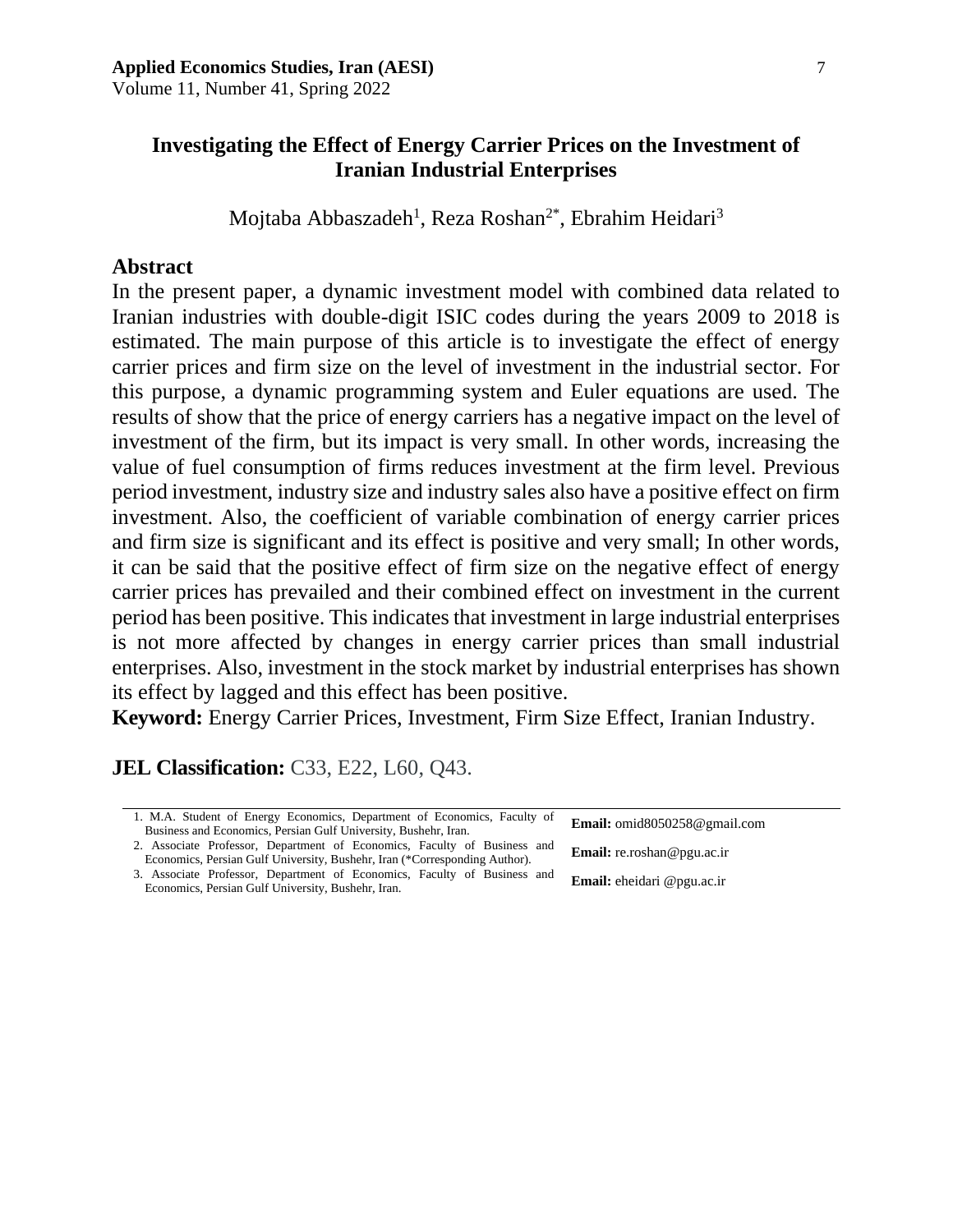Volume 11, Number 41, Spring 2022

# **1. Introduction**

Looking at developing countries that have experienced extensive industrial progress and high growth rates in recent decades, it can be seen that investment has been one of the most important economic factors that has played a significant role in their development. Therefore, it can be said that investment is one of the most important factors in economic growth and development of any country. In today's world, energy has a special place and importance for all countries of the world .In the last two decades, energy has been mentioned as one of the important factors of production, which along with other factors of production such as labor, capital and raw materials, plays a decisive role in the economic life of countries. So, in the present paper, a dynamic investment model with combined data related to Iranian industries with double-digit ISIC codes during the years 2009 to 2018 is estimated. The main purpose of this article is to investigate the effect of energy carrier prices and firm size on the level of investment in the industrial sector. For this purpose, a dynamic programming system and Euler equations are used. Therfore, the present article, by examining the data of Iranian industrial enterprises, seeks to answer the questions: "How do changes in energy carrier prices (fuel value) affect investment behavior and decisions in Iranian industry?"

And in terms of the size of the industry, "Is investing in large industries more affected by changes in energy carrier prices or investing in small industries?"

# **2. Theoretical and experimental foundations**

Mukhtarov, S., Mikayilov et al (2018), Zeng, S., Jiang, C., Ma, C., & Su, B. (2018), Wang et al (2017), Henriques, I., & Sadorsky, P. (2011), Sadeghi Zein Al-Abedin in themselves studies investigated the effect of energy carrier prices on the investment of industrial enterprises. They found that two mentioned variables related to them. The basic model used in the present study is the dynamic investment model presented below and is based on the Euler equation method introduced by Abel (1980) and modified by Rati et al. (2011).It is assumed that capital and energy are the only inputs to production and debt in finance.

We consider managers or shareholders, who choose investments and loans that maximize the present value of dividends subject to capital accumulation and external financing constraints.

Therefore, the objective function is expressed as (1) and its constraints are expressed as (2), (3) and (4):

$$
V_t(K_t, B_t, P_t, \xi_t) = \max_{\{I_{t+s}, B_{t+s+1}\}_{s=0}^{\infty}} D_t + E_t \left[ \sum_{s=1}^{\infty} \beta^s D_{t+s} \right]
$$
(1)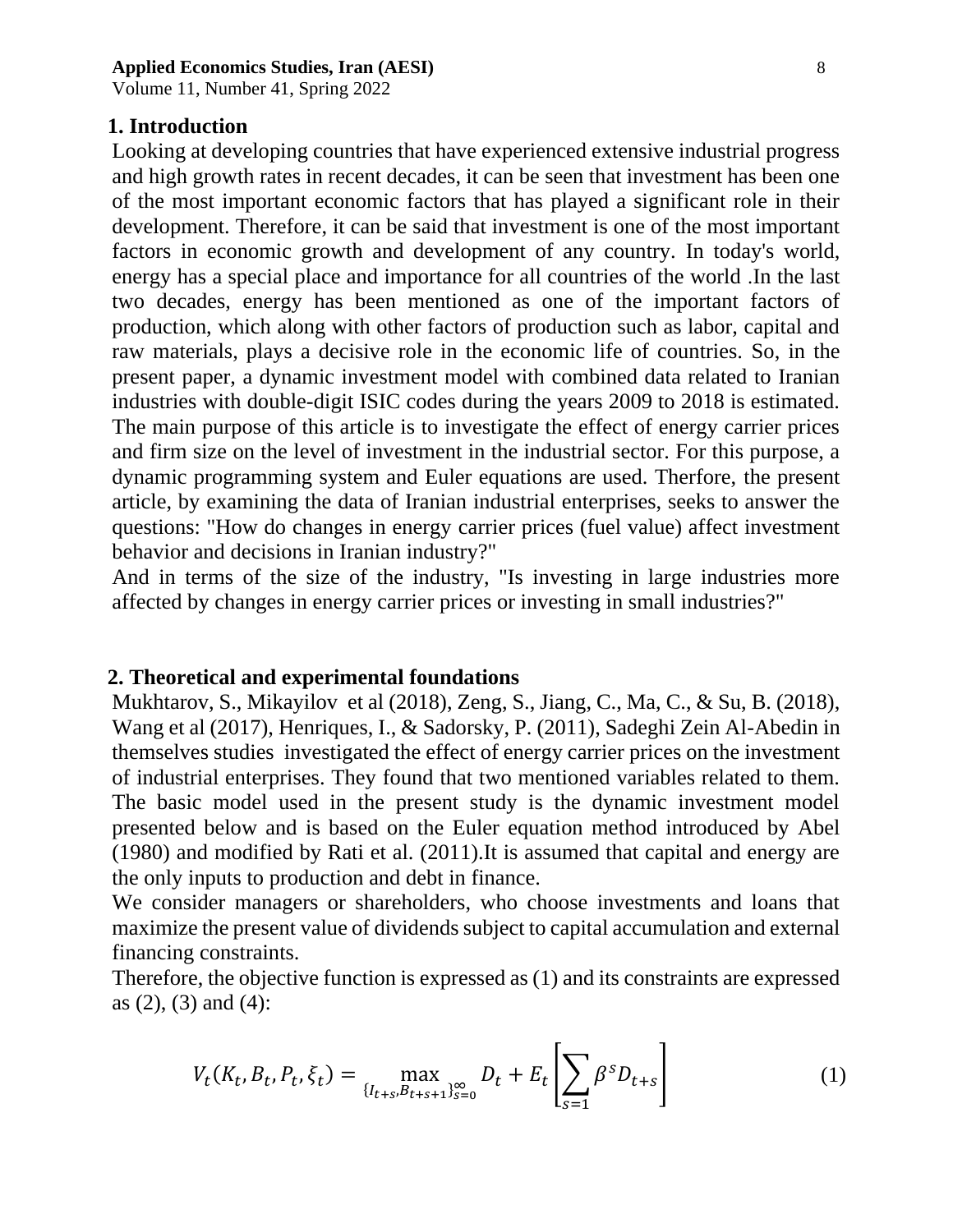Volume 11, Number 41, Spring 2022

Subject to:  
\n
$$
D_{t} = \Pi(K_{t}, P_{t}, \xi_{t}) - C(I_{t}, K_{t}, P_{t}) - I_{t} + B_{t+1} - (1 + r_{t})(1 + \eta(B_{t}, K_{t}, \xi_{t}))B_{t}
$$
\n
$$
K_{t+1} = (1 - \delta)K_{t} + I_{t}
$$
\n(3)  
\n
$$
D_{t} \ge 0
$$
\n(4)

Therefore, the first-order condition of the Euler equation for investment, assuming an incomplete capital market, is as follows:

$$
1 + \frac{\partial C(I_t, K_t, P_t)}{\partial I_t} = E_t \left[ \beta \left( \frac{1 + \lambda_{t+1}}{1 + \lambda_t} \right) \left\{ \frac{\partial \Pi(K_{t+1}, P_t, \xi_{t+1})}{\partial K_{t+1}} + \frac{\partial C(I_{t+1}, K_{t+1}, P_t)}{\partial I_{t+1}} \right\} \right]
$$
(5)

After solving the above maximization problem with the help of dynamic planning and some adjustments, we will reach Euler equation (6) and (7):

$$
\frac{I_{it}}{K_{it}} = (\beta_{10} + \beta_{11}P_{ct})\frac{I_{it-1}}{K_{it-1}} + (\beta_{20} + \beta_{21}P_{ct})\frac{S_{it}}{K_{it}} + \beta_{3}CFK_{it} \quad (6)
$$
  
+  $f_i + d_{ct} + u_{it}$ 

$$
\frac{I_{it}}{K_{it}} = \beta_1 \frac{I_{it-1}}{K_{it-1}} + \beta_2 \frac{S_{it}}{K_{it}} + \beta_3 CFK_{it} + \beta_4 P_{ct} \frac{I_{it-1}}{K_{it-1}}
$$
  
+ $\beta_5 Z_{it} \frac{I_{it-1}}{K_{it-1}} + \beta_6 P_{ct} Z_{it} \frac{I_{it-1}}{K_{it-1}} + f_i + d_{ct} + u_{it}$  (7)

In experimental sector, we estimated (6) and (7) models that theire results are presented in tables (1) and (2).

| <b>Possibility</b> | <b>Statistics t</b> | Value                                      | Variable name |
|--------------------|---------------------|--------------------------------------------|---------------|
| 0.0000             | 12.79               | 0.18                                       | 11 K 1        |
| 0.0000             | 17.57               | 0.0043                                     | SK            |
| 0.0000             | $-8.96$             | $-0.00000007$                              | PSK           |
| 0.3064             | $-1.02$             | $ \cdot$ $/$ $\cdot$ $\uparrow$ $\uparrow$ | CFK           |
| 0.0000             | 8.74                | 0.096                                      | CFK(-1)       |

**Tabl1 1. Results of estimating the first model of the research using the GMM method**

Resource: Research findings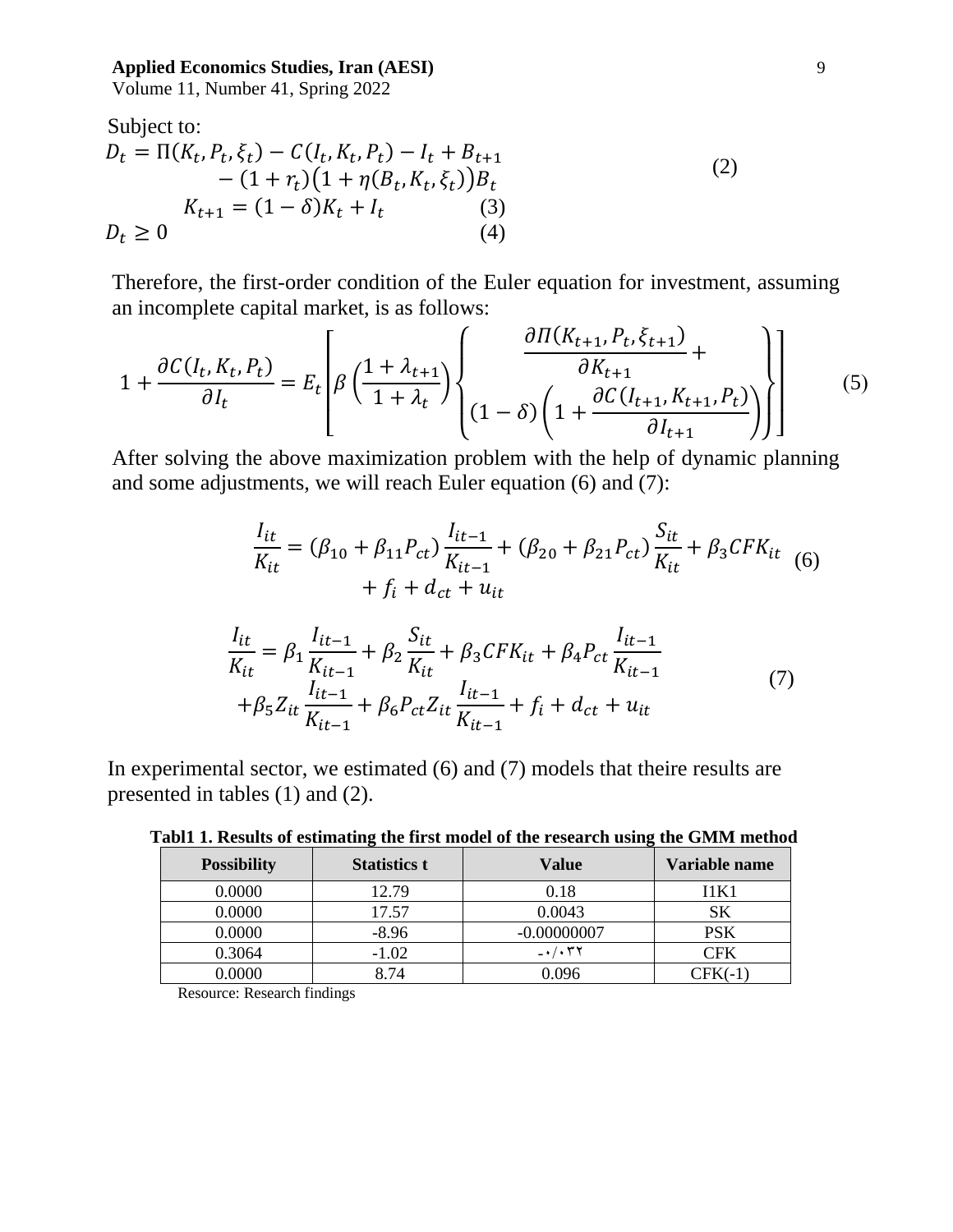Volume 11, Number 41, Spring 2022

| <b>Possibility</b> | <b>Statistics t</b> | <b>Value</b> | <b>Variable</b> |
|--------------------|---------------------|--------------|-----------------|
|                    |                     |              | name            |
| 0.0000             | 4.94                | 0.25         | 11K1            |
| 0.07               | 1.76                | 0.001        | <b>SK</b>       |
| 0.0246             | $-2.26$             | $-0.00002$   | PI1K1           |
| 0.0013             | 3.25                | 0.041        | ZI1K1           |
| 0.0375             | 2.09                | 0.0000025    | PZI1K1          |
| 0.1574             | $-1.31$             | $-.025$      | <b>CFK</b>      |
| 0.085              | 1.73                | 0.038        | $CFK(-1)$       |
| 0.0000             | 5.25                | 0.078        |                 |

| Tabl1 2. Results of estimating the second model of research by cumulative method (POOLING |  |  |  |
|-------------------------------------------------------------------------------------------|--|--|--|
|-------------------------------------------------------------------------------------------|--|--|--|

Resource: Research findings

#### **3. Conclusion**

The results of estimating of equations (6) and (7) by data of Iran's industrial show that the price of energy carriers has a negative impact on the level of investment of the firm, but its impact is very small. In other words, increasing the value of fuel consumption of firms reduces investment at the firm level. Previous period investment, industry size and industry sales also have a positive effect on firm investment. Also, the coefficient of variable combination of energy carrier prices and firm size is significant and its effect is positive and very small; In other words, it can be said that the positive effect of firm size on the negative effect of energy carrier prices has prevailed and their combined effect on investment in the current period has been positive. This indicates that investment in large industrial enterprises is not more affected by changes in energy carrier prices than small industrial enterprises. Also, investment in the stock market by industrial enterprises has shown its effect by lagged and this effect has been positive.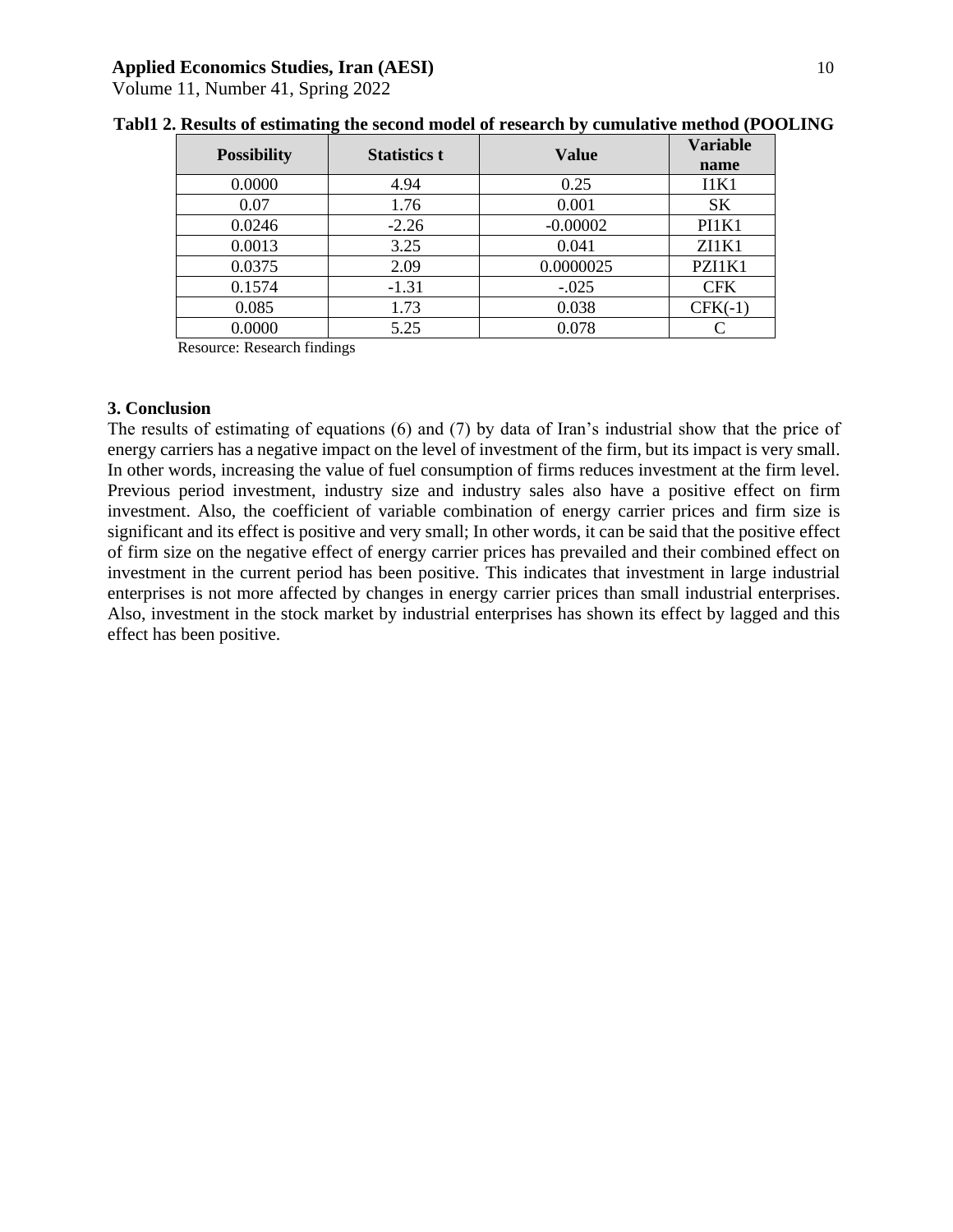Volume 11, Number 41, Spring 2022

## **Refrences**

- Abada, I.; Briat, V. & Massol, O., (2013). "Construction of a fuel demand function portraying interfuel substitution, a system dynamics approach". *Energy*, No. 49, Pp: 240-251.
- Abel, A. B., (1980). "Empirical investment equations: An integrative framework". *Carnegie-Rochester Conference Series on Public Policy*, No. 12, Pp: 39-91.
- Allah Verdi, atefeh And Pourhatami, Zohreh, (2015), "Study of the effect of urbanization and industrialization on energy intensity in Iran." *International Conference on New Research in Management, Economics and Accounting*, No. 2 (In Persian).
- Ansari, Saeedeh; Roshan, Reza; and Hadi, Keshavarz, (2017). "The effect of intangible capital components on energy intensity in Iran's industrial sector". *Master Thesis*, Department of Energy Economics, Persian Gulf University, Bushehr (In Persian).
- Arman, Aziz; and Taghizadeh, Samira, (2013). "Study of effective factors of energy intensity in Iranian factory industries". *Iranian Energy Economics Quarterly*, No. 2(8), Pp: 20-1 (In Persian).
- Atrkar Roshan, Sediqe; and Rasooli, Fatemeh, (2015). "Measuring and analyzing the productivity of production factors (Case study: Industrial sector of Kurdistan province*)". Productivity Management*, No. 9(33), Pp: 25- 7(In Persian).
- Fattouh, B. & El-Katiri, L., (2013). "Energy subsidies in the Middle East and North Africa". *Energy Strategy Reviews,* No. 2.1, Pp: 108-115.
- Gilchrist, S. & Himmelberg, C., (1998). "Investment: fundamentals and finance". *NBER macroeconomics annual,* No. 13, Pp: 223-262.
- Goskaria, Reyhaneh; and Eghbali, Alireza, (2005). "The effect of oil shock on private sector investment in Iran". *Quarterly Journal of Economic Research and Policy*, No. 13(36), Pp: 62-75 (In Persian).
- Henriques, I. & Sadorsky, P., (2011). "The effect of oil price volatility on strategic investment". *Energy Economics,* No. 33.1, Pp: 79-87.
- Jones, C. M. & Kaul, G., (1996). "Oil and the stock markets". *The journal of Finance*, No. 51(2), Pp: 463-491.
- Laeven, L., (2003). "Does financial liberalization reduce financing constraints?". *Financial Management*, No. 32, Pp: 5–34.
- Love, I., (2003). "Financial development and financing constraints: international evidence from the structural investment model". *Review of Financial Studies*, No. 16, Pp: 765–791.
- Mangali, Hoda, and Golestani, Shahram, (2015). "The effect of oil price instability on private investment in the agricultural sector." *Research in Economics and Agricultural Development of Iran* (Iranian Agricultural Sciences), No. 2 (4), Pp: 687-695 (In Persian).
- Mukhtarov, S.; Mikayilov, J. I.; Mammadov, J. & Mammadov, E., (2018). "The impact of financial development on energy consumption: evidence from an oil-rich economy". *Energies,* No. 11(6), Pp: 15-36.
- Phan, D. H. B.; Tran, V. T. & Nguyen, D. T., (2019). "Crude oil price uncertainty and corporate investment: New global evidence". *Energy Economics*, No. 77, Pp: 54-65.
- Poor Masoumi, Saeed; Bushehri Shetab, Seyed Nader; Arbab Shirani, Behrooz and Mashayekhi, Ali Naghi (2010) "A Dynamic System Model for Analyzing Iran's Economic-Energy System"; *Industrial Engineering and Management*, No. 26 (2), Pp: 71-87 (In Persian).
- Ratti, R. A. & Vespignani, J. L., (2016). "Oil prices and global factor macroeconomic variables". *Energy Economics,* No. 59, Pp: 198-212.
- Ratti, R. A.; Seol, Y. & Yoon, K. H., (2011). "Relative energy price and investment by European firms". *Energy Economics*, No. 33(5), Pp: 721-731.
- Sadorsky, P., (1999). "Oil price shocks and stock market activity". *Energy economics*, No. 21(5), Pp: 449-469.
- Sayadi Mohammad, Shakeri, Abbas; Mohammadi, Timur; and Bahrami, Javid, (2006). "Accidental shocks and management of oil revenues in Iran; Dynamic Stochastic General Equilibrium Approach (DSGE*). Research Journal of Economics*, No. 16(61), Pp: 33-80 (In Persian).
- Wang, Y.; Xiang, E.; Ruan, W.; & Hu, W., (2017). "International oil price uncertainty and corporate investment: Evidence from China's emerging and transition economy". *Energy Economics,* No. 61, Pp: 330-339 .